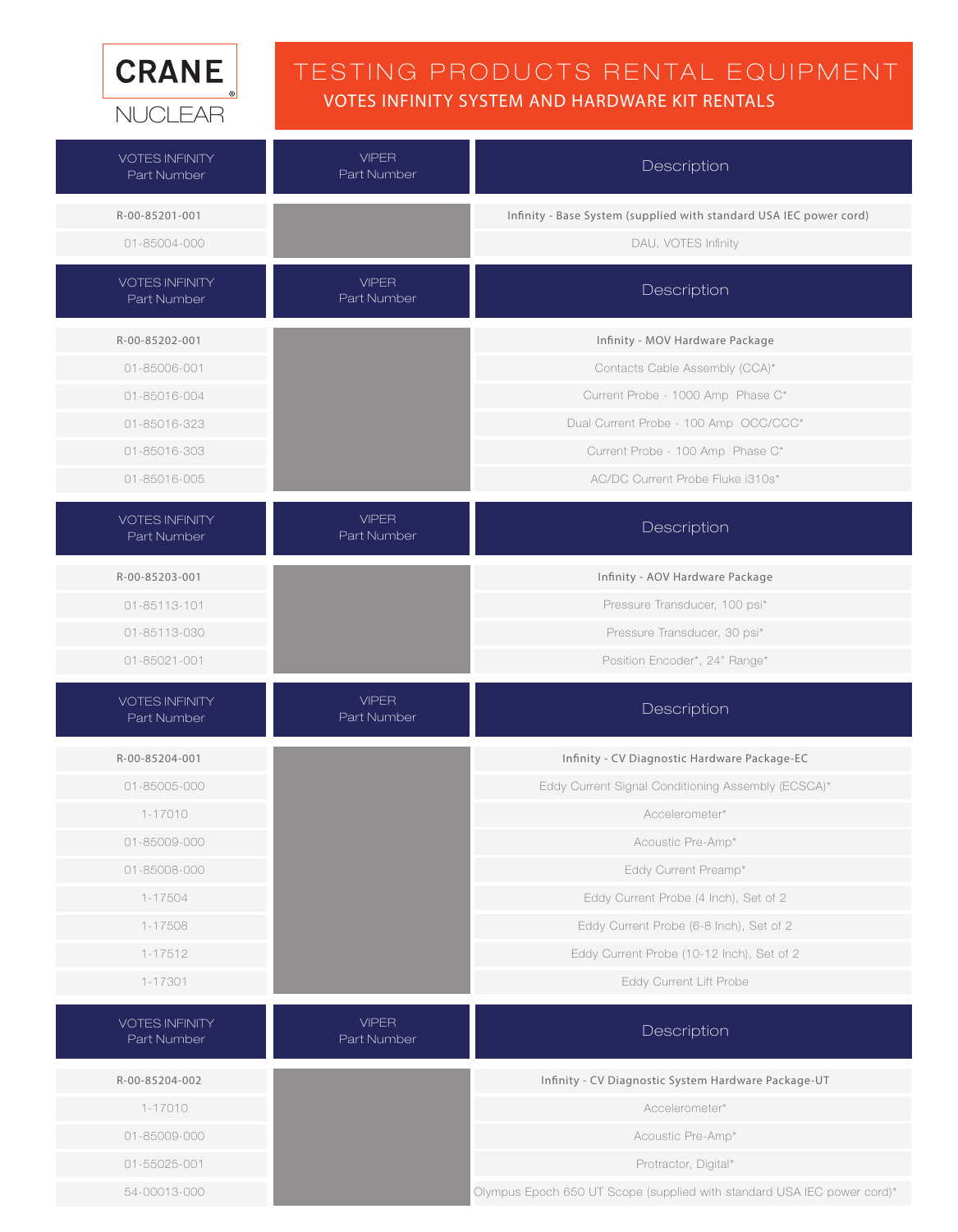

# SENSOR RENTALS

| <b>VOTES INFINITY</b><br>Part Number | <b>VIPER</b><br>Part Number | Description                                                                      |
|--------------------------------------|-----------------------------|----------------------------------------------------------------------------------|
| R-00-80002-075                       |                             | nuC Clamp (Stem Size Ranges 0 - 0.75 Inches)*                                    |
| R-00-80002-125                       |                             | nuC Clamp (Stem Size Ranges 0.75 - 1.25 Inches)*                                 |
| R-00-80002-175                       |                             | nuC Clamp (Stem Size Ranges 1.25 - 1.75 Inches)*                                 |
| R-00-80002-225                       |                             | nuC Clamp (Stem Size Ranges 1.75 - 2.25 Inches)*                                 |
|                                      |                             |                                                                                  |
| R-01-85019-002                       | R2-21150                    | DMT, Optical VI*                                                                 |
| R-01-85020-000                       | R2-21210                    | Transducer, Torque Switch VI*                                                    |
|                                      |                             |                                                                                  |
| R-00-85011-001                       | R-90083                     | Standard C-Clamp VI (CCL-100)*                                                   |
| R-00-85011-003                       | R-90085                     | Ext C-Clamp VI (ECC-225)*                                                        |
| R-00-85011-002                       | R-90084                     | Mini C-Clamp VI (MCC-100)*                                                       |
| R-00-85011-004                       | R-90166                     | Ext Mini C-Clamp VI (EMC-125)*                                                   |
| R-00-85011-005                       | R-90215                     | Micro C-Clamp VI (WC-100)*                                                       |
| R-00-85011-006                       | R-90144                     | Standard D-Clamp VI (DCC-350)*                                                   |
|                                      |                             |                                                                                  |
| R-00-85017-005                       | R2-22100                    | Torque Thrust Cell (For SB/SMB-000 Actuator)*                                    |
| R-00-85017-004                       | R2-22110                    | Torque Thrust Cell (For SB/SMB-00 Actuator)*                                     |
| R-00-85017-003                       | R2-22120                    | Torque Thrust Cell (For SB/SMB-0 Actuator)*                                      |
| R-00-85017-002                       | R2-22130                    | Torque Thrust Cell (For SB/SMB-1 Actuator)*                                      |
| R-00-85017-001                       | R2-22140                    | Torque Thrust Cell (For SB/SMB-2 Actuator)*                                      |
| R-00-85017-000                       | R <sub>2</sub> -22150       | Torque Thrust Cell (For SB/SMB-3 Actuator)*                                      |
|                                      |                             |                                                                                  |
| R-54-00010-000                       |                             | UT Scope - EPOCH 600 Stand-alone (Supplied with standard USA IEC power cord)*    |
| R-54-00013-000                       |                             | UT Scope - EPOCH 650 Stand-alone (Supplied with standard USA IEC power cord)*    |
| R-1-17100-2                          |                             | UT Scope - Sonic 1000s, Stand-alone (Supplied with standard USA IEC power cord)* |
| R-1-17100-5                          |                             | UT Scope - Sonic 1200s, Stand-alone (Supplied with standard USA IEC power cord)* |
|                                      |                             |                                                                                  |

R2-26070 Packmate II Spring Pack Tester\*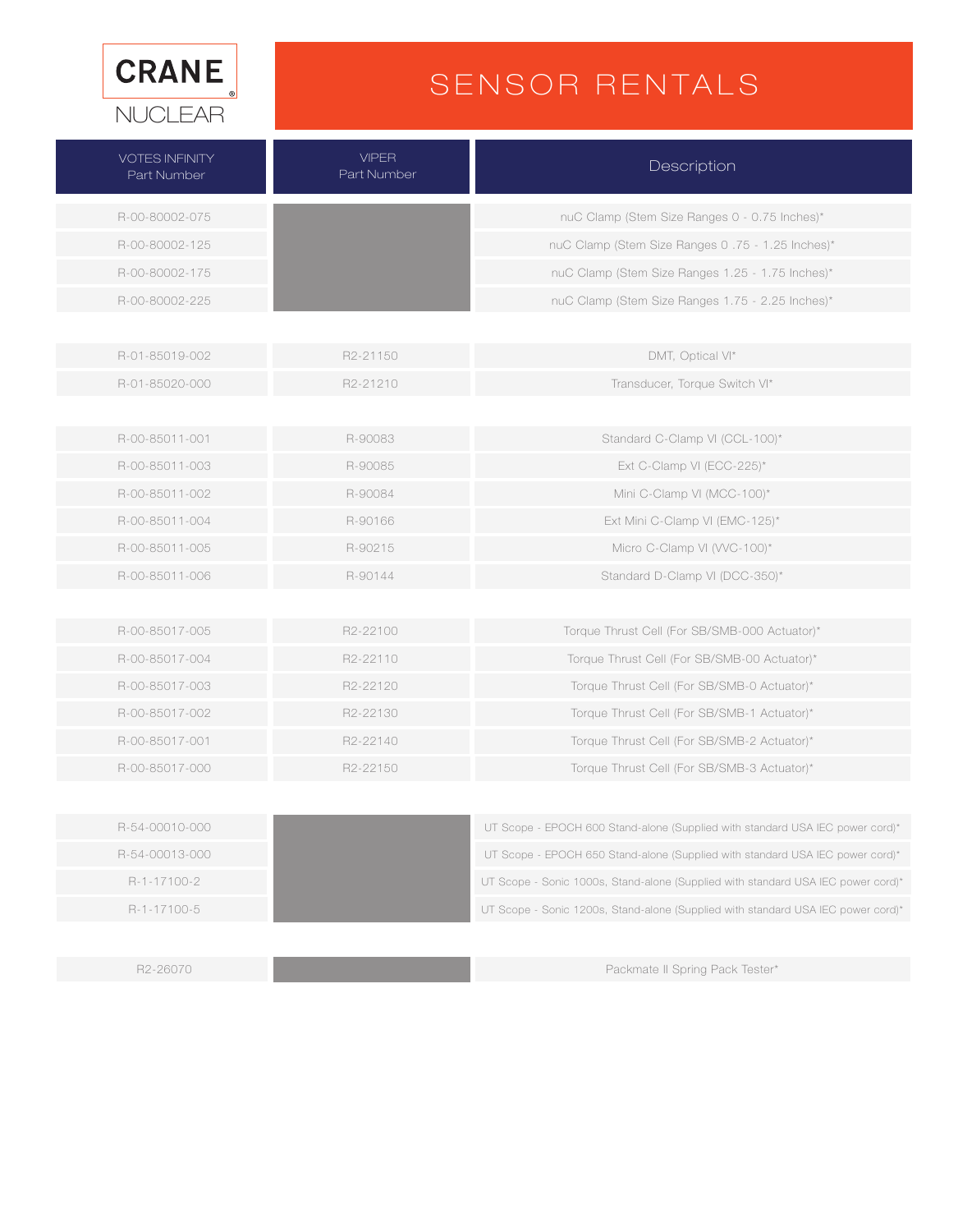

### VIPER SYSTEMS AND PLATFORM RENTALS

P.1

| <b>VOTES INFINITY</b><br>Part Number | <b>VIPER</b><br>Part Number | Description                                                         |
|--------------------------------------|-----------------------------|---------------------------------------------------------------------|
|                                      | R2-30000                    | VIPER - Base MOV System (supplied with standard USA IEC power cord) |
|                                      | 1-25200                     | Mainframe Assy, Viper 20 w/ A/D Boards installed*                   |
|                                      | $1 - 25140$                 | Universal Module*                                                   |
|                                      | $1 - 25210$                 | Strain Plus Module*                                                 |
|                                      | 1-25130                     | Contacts Module*                                                    |
|                                      | $1 - 06111$                 | Current Probe - 1000 Amp*                                           |
|                                      | 1-06104                     | Current Probe - 100 Amp*                                            |
|                                      | 1-06109                     | Switch Sensing Probes - 100 Amp*                                    |
|                                      | 01-54016-005                | AC/DC Current Probe Fluke i310s (For Viper System)*                 |
| <b>VOTES INFINITY</b><br>Part Number | <b>VIPER</b><br>Part Number | Description                                                         |
|                                      | R2-30020                    | Infinity - MOV Power Option                                         |
|                                      | $1 - 06111$                 | Current Probe - 1000 Amp*                                           |
|                                      | 1-06109                     | Current Probe - 100 Amp*                                            |
|                                      | $1 - 25120$                 | Power Module*                                                       |
|                                      | 2-25121                     | Attenuator Box Assembly*                                            |
| <b>VOTES INFINITY</b><br>Part Number | <b>VIPER</b><br>Part Number | Description                                                         |
|                                      | R2-30100                    | VIPER - Base AOV System (supplied with standard USA IEC power cord) |
|                                      | $1 - 25200$                 | Mainframe Assy, Viper 20 w/ A/D Boards installed*                   |
|                                      | 1-25106                     | Control Module*                                                     |
|                                      | $1 - 25140$                 | Universal Module*                                                   |
|                                      | $1 - 25210$                 | Strain Plus Module*                                                 |
|                                      | 1-06099-100                 | Pressure Transducer, 100 psi*                                       |
|                                      | 1-06099-030                 | Pressure Transducer, 30 psi*                                        |
|                                      | 2-06120                     | Position Encoder, 24" Range*                                        |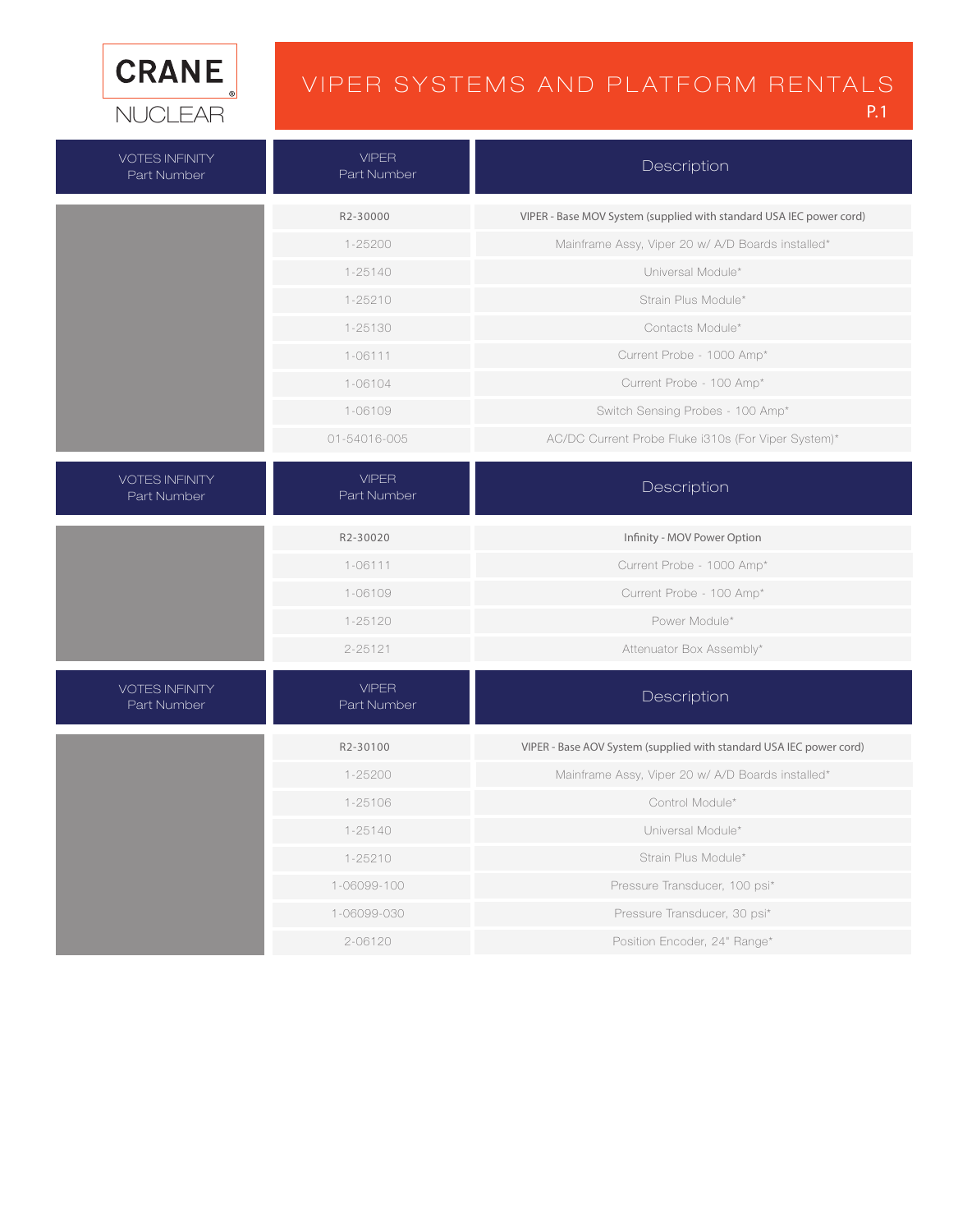

### VIPER SYSTEMS AND PLATFORM RENTALS

P.2

| <b>VOTES INFINITY</b><br>Part Number | <b>VIPER</b><br>Part Number | Description                                                             |
|--------------------------------------|-----------------------------|-------------------------------------------------------------------------|
|                                      | R2-30300                    | VIPER - Base CKV-UT System (supplied with standard USA IEC power cord)  |
|                                      | 1-25200                     | Mainframe Assy, Viper 20 w/ A/D Boards installed*                       |
|                                      | $1 - 25140$                 | Universal Module*                                                       |
|                                      | 1-25160                     | Acoustic Module*                                                        |
|                                      | $1 - 17010$                 | Accelerometer*                                                          |
|                                      | 54-00013-000                | Olympus Epoch 650 UT Scope (supplied with standard USA IEC power cord)* |
|                                      | 01-55025-001                | Protractor, Digital*                                                    |
| <b>VOTES INFINITY</b><br>Part Number | <b>VIPER</b><br>Part Number | Description                                                             |
|                                      | R2-30200                    | VIPER - Base CKV-EC System (supplied with standard USA IEC power cord)  |
|                                      | $1 - 25200$                 | Mainframe Assy, Viper 20 w/ A/D Boards installed*                       |
|                                      | 1-25170                     | Eddy Current Module*                                                    |
|                                      |                             |                                                                         |
|                                      | 1-25160                     | Acoustic Module*                                                        |
|                                      | $1 - 17010$                 | Accelerometer*                                                          |
|                                      | $1 - 25171$                 | Eddy Current Pre-Amp*                                                   |
|                                      | 1-17504                     | Eddy Current Probe (4 Inch), Set of 2                                   |
|                                      | 1-17508                     | Eddy Current Probe (6-8 Inch), Set of 2                                 |
|                                      | 1-17512                     | Eddy Current Probe (10-12 Inch), Set of 2                               |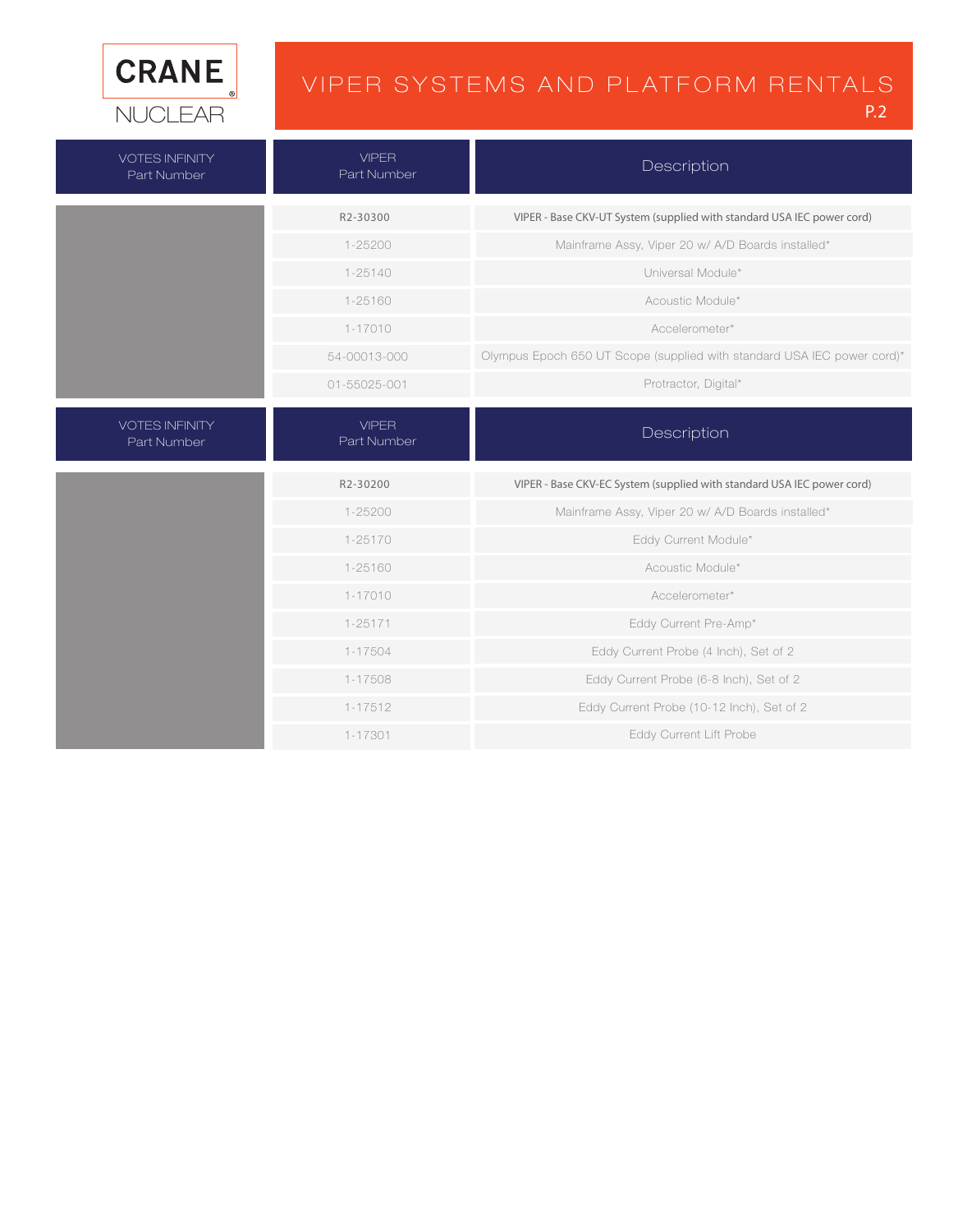

## VIPER PLATFORM UPGRADE RENTALS

| <b>VOTES INFINITY</b><br>Part Number | <b>VIPFR</b><br>Part Number | Description                                                             |
|--------------------------------------|-----------------------------|-------------------------------------------------------------------------|
|                                      | R2-30001                    | VIPER - MOV Platform Upgrade                                            |
|                                      | 1-25140                     | Universal Module*                                                       |
|                                      | $1 - 25210$                 | Strain Plus Module*                                                     |
|                                      | 1-25130                     | Contacts Module*                                                        |
|                                      | $1 - 06111$                 | Current Probe - 1000 Amp*                                               |
|                                      | 1-06104                     | Current Probe - 100 Amp*                                                |
|                                      | 1-06109                     | Switch Sensing Probes - 100 Amp*                                        |
|                                      | 01-54016-005                | AC/DC Current Probe Fluke i310s (For Viper System)*                     |
| <b>VOTES INFINITY</b><br>Part Number | <b>VIPER</b><br>Part Number | Description                                                             |
|                                      | R2-30101                    | VIPER - AOV Platform Upgrade                                            |
|                                      | 1-25106                     | Control Module*                                                         |
|                                      | $1 - 25140$                 | Universal Module*                                                       |
|                                      | $1 - 25210$                 | Strain Plus Module*                                                     |
|                                      | 1-06099-100                 | Pressure Transducer, 100 psi*                                           |
|                                      | 1-06099-030                 | Pressure Transducer, 30 psi*                                            |
|                                      | 2-06120                     | Position Encoder, 24" Range*                                            |
| <b>VOTES INFINITY</b><br>Part Number | <b>VIPER</b><br>Part Number | Description                                                             |
|                                      | R2-25100                    | VIPER - SOV Option                                                      |
|                                      | 1-25106                     | Control Module*                                                         |
|                                      | 1-25160                     | Acoustic Module*                                                        |
|                                      | $1 - 17010$                 | Accelerometer*                                                          |
|                                      | $1 - 17504 - s$             | Eddy Current Probe (4 Inch)                                             |
| <b>VOTES INFINITY</b><br>Part Number | <b>VIPER</b><br>Part Number | Description                                                             |
|                                      | R2-30301                    | VIPER - CKV-UT Platform Upgrade                                         |
|                                      | $1 - 25140$                 | Universal Module*                                                       |
|                                      | 1-25160                     | Acoustic Module*                                                        |
|                                      | $1 - 17010$                 | Accelerometer*                                                          |
|                                      | 54-00013-000                | Olympus Epoch 650 UT Scope (supplied with standard USA IEC power cord)* |
|                                      | 01-55025-001                | Protractor, Digital*                                                    |